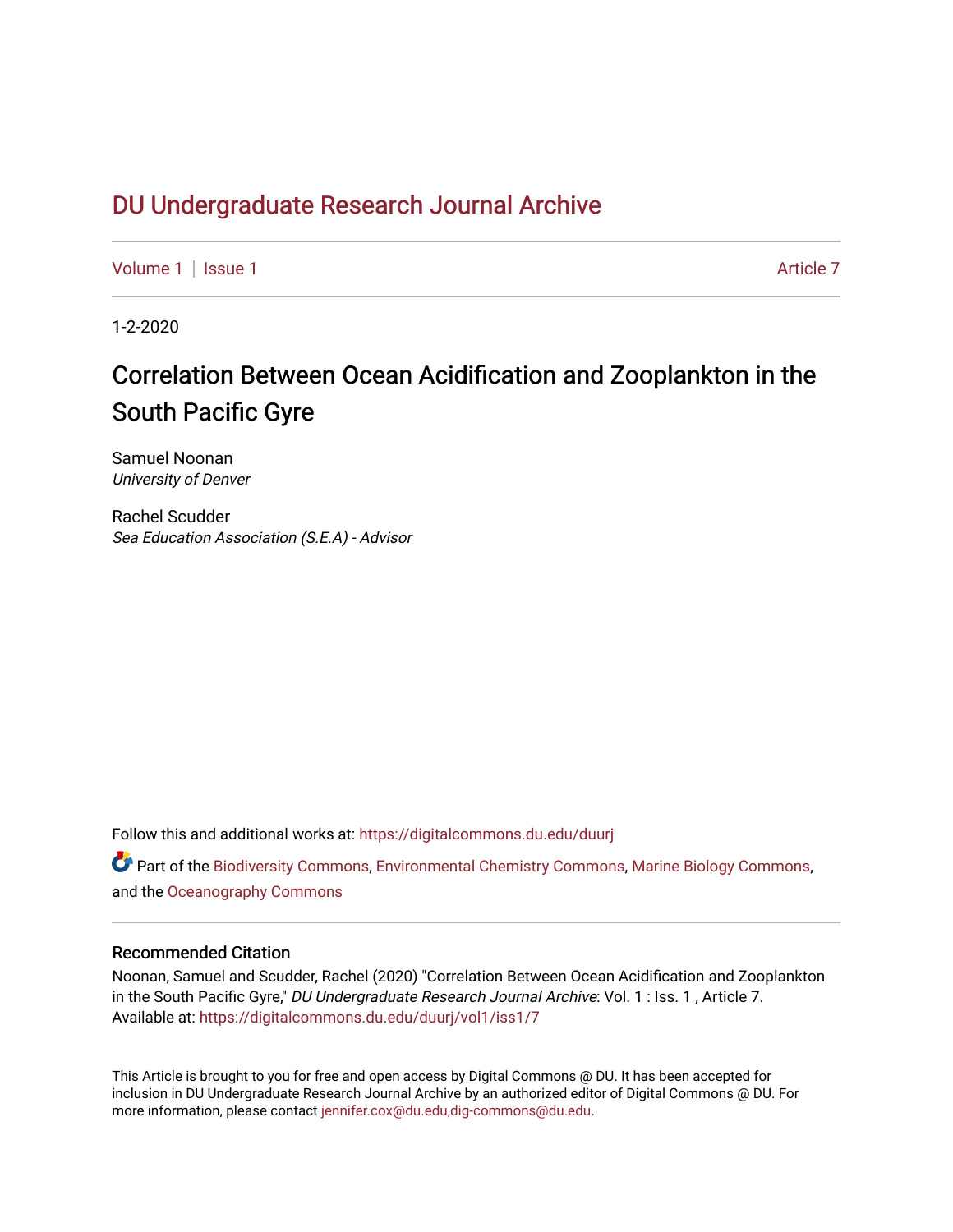# Correlation Between Ocean Acidification and Zooplankton in the South Pacific Gyre

# Abstract

The South Pacific Gyre is a naturally occurring carbon sink, meaning that it absorbs atmospheric carbon dioxide by dissolving it into the moving surface water.The dissolution of CO2 level will dictate the water's acidic levels a larger the concentration of dissolved CO2 is known to increase the salt water's acidity. A great amount of the ocean's biomass is composed of calcifying organisms,which produce tests or shells made from calcium carbonate CaCO3.The goal of our project is to determine if there is a correlation between the water acidity across various locations, as we sailed through the South Pacific gyre and the biomass and/or biodiversity in those same locations. By studying the connection between zooplankton and acidification will allow for a better understanding of the ocean environment as acidification continues to increase. We conduct nine nighttime and twelve daytime collections which indicated no statistical significance. Our research along the S-282 cruise track was unable to find any positive or negative correlations between pH levels and zooplankton density.

## Keywords

South Pacific, Zooplankton, Biodiversity, Carbon sink

## Publication Statement

Copyright held by the author. User is responsible for all copyright compliance.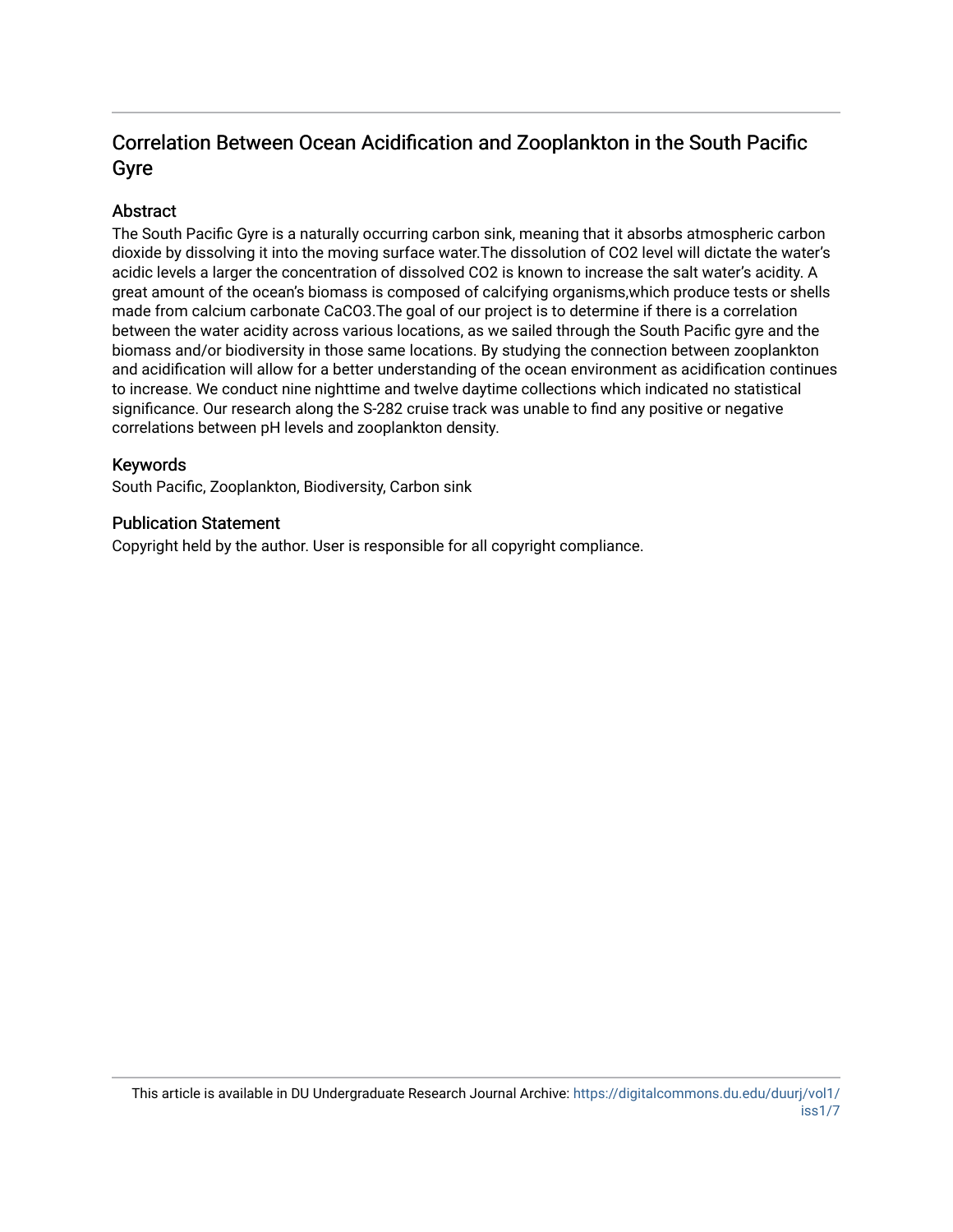# **Correlation Between Ocean Acidification and Zooplankton in the South Pacific Gyre**

Samuel Noonan<sup>1</sup> and Rachel Scudder<sup>2</sup>.<br><sup>1</sup>Student Contributor, University of Denver <sup>2</sup>Advisor, Sea Education Association (S.E.A)

#### **Abstract**

The South Pacific Gyre is a naturally occurring carbon sink, meaning that it absorbs atmospheric carbon dioxide by dissolving it into the moving surface water. The dissolution of  $CO<sub>2</sub>$  level will dictate the water's acidic levels a larger the concentration of dissolved  $CO<sub>2</sub>$  is known to increase the salt water's acidity. A great amount of the ocean's biomass is composed of calcifying organisms,which produce tests or shells made from calcium carbonate CaCO3.The goal of our project is to determine if there is a correlation between the water acidity across various locations, as we sailed through the South Pacific gyre and the biomass and/or biodiversity in those same locations. By studying the connection between zooplankton and acidification will allow for a better understanding of the ocean environment as acidification continues to increase. We conduct nine nighttime and twelve daytime collections which indicated no statistical significance. Our research along the S-282 cruise track was unable to find any positive or negative correlations between pH levels and zooplankton density.

### **1 INTRODUCTION**

The man-made production of greenhouse gases (i.e. carbon dioxide) is well established in scientific literature as the link to a sharp increase in surface temperature over the past 200 years. Beginning with the Industrial Revolution, the concentration of  $CO<sub>2</sub>$  in the atmosphere increased from 280ppm to  $390$ ppm<sup>1</sup>. The term anthropogenic carbon (C*Anth*) refers to carbon emissions that are created by human activities. The Pacific Ocean is known to be a substantial C*Anth* sink because it is an area that can absorb the C*Anth* from the atmosphere as a result of its immense size<sup>2</sup>. The ocean currents in the South Pacific Ocean circulate counterclockwise because of the direction of trade winds and the Coriolis force. The currents act to isolate an area of the Pacific Ocean called the Southern Gyre. The Southern Gyre is known to be the Earth's largest ocean desert because the currents allow for little upwelling of nutrients from deep areas of water columns. There is also very little land or wind in this region, so nutrients are unlikely to drift or be displaced by wind<sup>3</sup>. Thus, the low levels of nutrients in the region result in extremely low primary productivity in the surface ocean. The South Pacific Gyre is a naturally occurring carbon sink, meaning that it absorbs atmospheric carbon dioxide through dissolution on the moving water<sup>4</sup>. The dissolution of  $CO<sub>2</sub>$  can change the chemical properties of water.

A larger concentration of dissolved  $CO<sub>2</sub>$  increases its



**Figure 1.** SSV Robert C Seamans.

acidity, thus decreasing the pH. Greater acidity can affect the biomass, which is sensitive to environmental changes. A larger concentration of dissolved  $CO<sub>2</sub>$ increases its acidity, thus decreasing the pH. Greater acidity can affect the biomass, which is sensitive to environmental changes. For example, increased acidification had a notable negative effect on zooplankton biodiversity and biomass in small freshwater lakes in the Adirondack Mountains<sup>5</sup>. A significant amount of the ocean's biomass is composed of calcifying organisms which produce tests or shells made from calcium carbonate  $(CaCO<sub>3</sub>)$ . The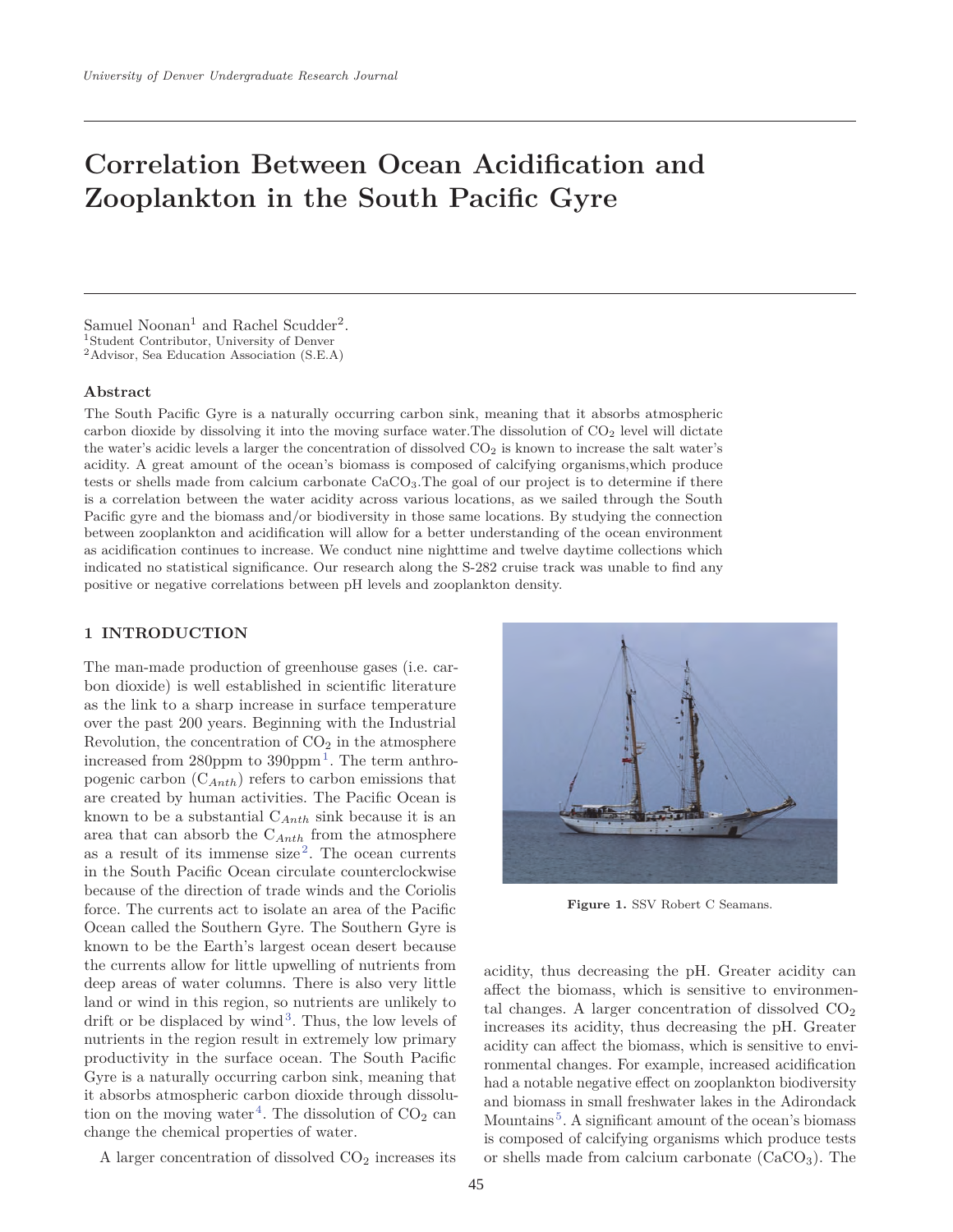acidification of the oceans has led to decreased calcification rates and therefore weaker shells for organisms that depend on calcium carbonate shells<sup>6</sup>. The impact of increased acidification of the ocean and the incurred weakening of calcium carbonate shells on the biomass and biodiversity is not well understood.



**Figure 2.** S-282 crew on the head rig of the R.C. Seamans docked in Auckland, NZ.

The purpose of this research is to determine if there is a correlation between the water acidity across various locations within and around the South Pacific gyre and changes to the biomass and/or biodiversity. The S-282 Crew of the SSV Robert C Seamans collected pH, biomass and biodiversity readings along during a journey through the Southern Gyre (Figure 1, Figure 2). Neuston tows are the most common method used for obtaining sea surface samples and were in this study used to evaluate the biomass and biodiversity. Surface samples of the water were collected to profile the chemical properties and characterize the biomass and biodiversity of the region. The pH of the water and 100-counts and bio-volumning of the plankton in the neuston layer were collected. 100-Counts and Biovoluming are techniques used to determine the relative biodiversity and biomass on station. Diel vertical migration causes the bio density in the neuston net to be larger at night than during the day. Therefore, the time of the day at which the neuston tow occurs needs to be controlled. In order to account for any possible discrepancies due to diel vertical migration, we chose to analyze daytime and nighttime measurements from neuston tows separately.

### **2 METHODS**

Neuston tows were deployed and surface samples collected at twelve different stations during the day at 14:00 (Table 1) and during the night at 02:00 (Table 2). The neuston tow technique utilizes a neuston net, a cod-end jar, a bucket for biomass sample collection, and a bucket for the rinse biomass sample. The net itself has a rectangular pyramid profile with a jar attached to the apex of the net. This is the cod-end jar that the biological samples funneled into, which can be removed for the net for testing. The tow was carried out at a vessel speed of approximately 2 knots and lasting a duration of 30 minutes so that the neuston net was pulled one nautical mile. Once the tow was completed, the neuston net was retrieved and the cod-end jar was emptied into the bucket; the contents is labeled as the pristine sample. Following sample collection, the jar was returned to its position and the net was rinsed from top to bottom to ensure that all biomass was retrieved. All products from the rinse were transferred to the bucket reserved for the rinse biomass sample. A 100-count was conducted to identify the species in the biomass. The pristine sample was strained and observed in a petri dish. The first hundred specimens identified were recorded along with the corresponding time, date, location, and number of specific individual species. All specimens were then returned to the collection. The biomass of the gathered zooplankton was obtained by recording the water displacement when all acquired organisms were added to a graduated cylinder containing water.



**Figure 3.** A Neuston Tow being conducted portside of the Seamans.

The materials for a surface sample included a metal bucket for collection and a bottle for pH. The collection happened during the same time as the neuston tow in order to uphold accuracy. The bucket was rinsed at least twice with the surface water before the collection took place in order to ensure it did not influence the temperature of the sample and remove any sources of contamination. Upon collection of the surface water, each of the bottles were rinsed with the collected water three times before being filled up. This process was implemented to prevent possible contamination from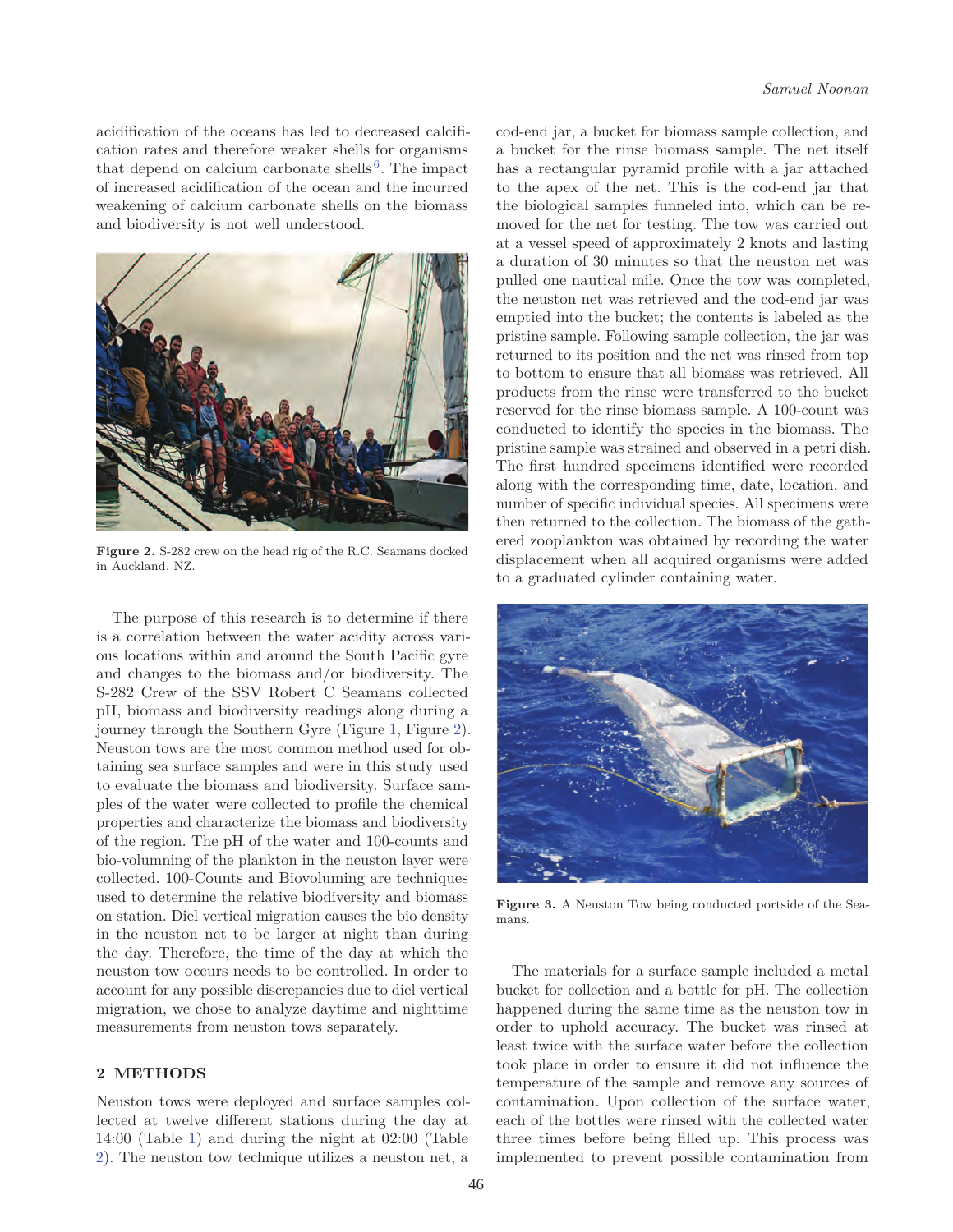| Station number | Biodensity | Surface pH | <b>SWDI</b> | Latitude                        | Longitude                        |
|----------------|------------|------------|-------------|---------------------------------|----------------------------------|
| S282-001-NT    | 0.0007     | 8.183      | 0.64        | $15^{\circ}45.0$ ' S            | $171^{\circ}42.0^{\prime}$ W     |
| S282-003-NT    | 0.0011     | 8.212      | 0.19        | $17^{\circ}21.6^{\circ}S$       | $173^{\circ}7.5^{\prime}$ W      |
| S282-004-NT    | 0.0005     | 8.212      | 0.26        | $17^{\circ}37.0$ ' S            | $173^{\circ}43.1'$ W             |
| S282-005-NT    | 0.0077     | 8.205      | 0.41        | $18^{\circ}39.5$ <sup>'</sup> S | $174^{\circ}8.9'$ W              |
| S282-006-NT    | 0.2259     | 8.212      | 0.40        | $18^{\circ}38.6^{\circ}$ S      | $174^{\circ}7.9'$ W              |
| S282-011-NT    | 0.0016     | 8.188      | 0.58        | $18^{\circ}24.0$ ' S            | $178^{\circ}41.2$ ' E            |
| S282-015-NT    | 0.0060     | 8.302      | 0.53        | $19^{\circ}38.0$ ' S            | $177^{\circ}32.5$ <sup>'</sup> E |
| S282-017-NT    | 0.0203     | 8.149      | 0.41        | $21^{\circ}3.2^{\circ}$ S       | $176^{\circ}42.2$ ' E            |
| S282-019-NT    | 0.0048     | 8.138      | 0.71        | $22^{\circ}48.0$ ' S            | $176^{\circ}2.6$ <sup>t</sup> E  |
| S282-021-NT    | 0.0049     | 8.328      | 0.06        | $24^{\circ}32.3^{\circ}S$       | $175^{\circ}44.8$ 'E             |
| S282-023-NT    | 0.0026     | 8.085      | 0.21        | $26^{\circ}14.1$ ' S            | $175^{\circ}14.9$ E              |
| S282-025-NT    | 0.0037     | 8.147      | 0.30        | $27^{\circ}51.0^{\prime}$ S     | $174^{\circ}38.5^{\circ}$ E      |

**Table 1** The bio density, surface pH and Shannon-Weiner Diversity Index (SWDI) for each station during the day.

**Table 2** The bio density, surface pH and Shannon-Weiner Diversity Index (SWDI) for each station during the night.

| Station number | Biodensity | Surface pH | SWDI | Latitude                   | Longitude                        |
|----------------|------------|------------|------|----------------------------|----------------------------------|
| S282-002-NT    | 0.0006     | 8.217      | 0.52 | $16^{\circ}28.4^{\circ}S$  | $172^{\circ}20.4$ ' W            |
| S282-010-NT    | 0.0063     | 8.236      | 0.51 | $18^{\circ}51.6^{\circ}S$  | $179^{\circ}28.8$ <sup>'</sup> E |
| S282-012-NT    | 0.0113     | 8.209      | 0.62 | $18^{\circ}27.6$ ' S       | $178^{\circ}23.3$ ' E            |
| S282-014-NT    | 0.0207     | 8.172      | 0.45 | $18^{\circ}46.7$ ' S       | $178^{\circ}3.3$ <sup>'</sup> E  |
| S282-016-NT    | 0.0115     | 8.313      | 0.70 | $20^{\circ}21.3$ ' S       | $177^{\circ}4.1'$ E              |
| S282-018-NT    | 0.0088     | 8.185      | 0.63 | $21^{\circ}58.5^{\circ}$ S | $176^{\circ}28.8$ ' E            |
| S282-020-NT    | 0.0047     | 8.129      | 0.39 | $23^{\circ}38.8$ ' S       | $175^{\circ}43.9^{\circ}$ E      |
| S282-022-NT    | 0.0143     | 8.121      | 0.51 | $25^{\circ}25.8$ ' S       | $175^{\circ}38.1'$ E             |
| S282-024-NT    | 0.0095     | 8.048      | 0.55 | $27^{\circ}9.8$ ' S        | $174^{\circ}38.5$ ' E            |

past samples collected. The measurement of pH was carried out as soon as possible due to the sensitivity of the sample and its measuring process. It is also important that no air remained trapped in the pH sample, as the dissolution of certain compounds presented in the air may influence the measurement.

A spectrophotometer was used to process the surface sample. The instrument was allowed to equilibrate for at least 30 minutes before use. The spectrophotometer cell was rinsed with 10% HCl and then filled up completely with deionized water to be calibrated. After calibration, the cell was rinsed three consecutive times with water from the sample collected to remove any remaining residue from previous data collection. The cell was then filled with the sample water so that an air bubble no greater than 1.5cm in length remained. The absorbance values at wavelengths 434nm, 578nm and 730nm were recorded. This process was repeated with the sample water after 75 *μ*L of m-cresol purple dye was added. All absorbance values were recorded.

### **3 RESULTS**

Data was collected at twelve stations in the daytime (Table 1) and the nighttime (Table 2). The latitude

and longitude of each station was recorded and is indicated below. All the stations indicated a large abundance of copepods. Pteropods and siphonophores were also present, although when one type was abundant the other was not. Chaetognaths and other snails also made appearances. No other organisms were significantly present. Surface pH levels appear to decrease as the latitude increases. During the daytime, the maximum value for the Shannon-Weiner Diversity Index is 0.71 and the minimum value is 0.19. The average value is 0.392. For the samples collected at night, the maximum value is 0.70 and the minimum value is 0.39. The average value is 0.542. Thus, there was a larger extent of biodiversity present at night. The average pH of the water sample for daytime stations was 8.195, and the maximum and minimum were 8.328 and 8.085. The average pH at nighttime stations was 8.181, while the maximum and minimum were 8.313 and 8.048. Therefore, pH values were higher during the day than at night. The relationship between the surface pH values and biological density was modeled using a linear regression for daytime values (Figure 4) and nighttime values (Figure 5). Both fits exhibit a negative slope. Meaning that as the pH increases, the bio density decreases – ultimately contradicting our hypothesis. As our  $R^2$  values are in the order of 1% for both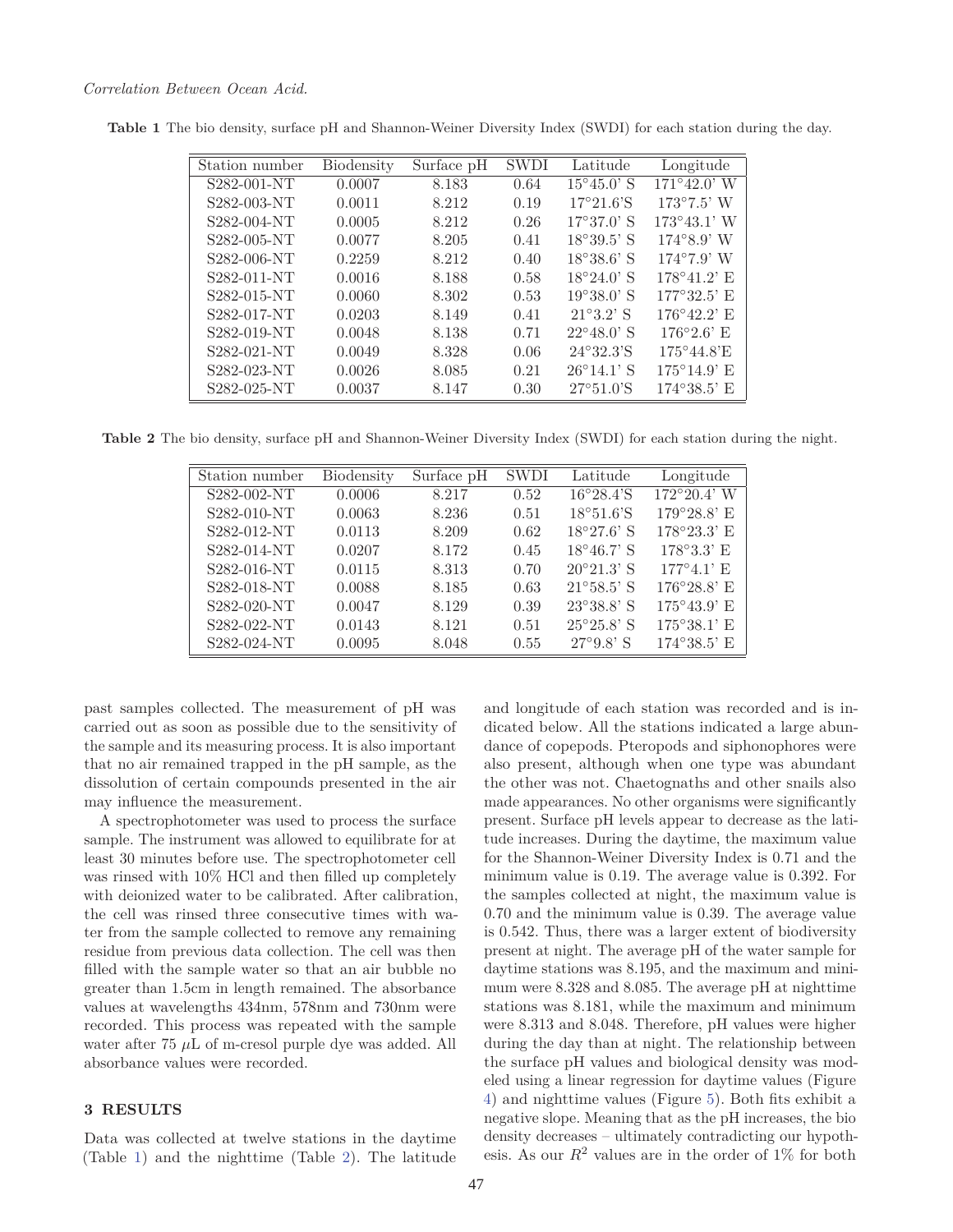

**Figure 4.** Variation of biodensity with pH values in samples collected during the day  $(y=(-0.0063)x + 0.06, R^2=(0.0062)$ .

relationships, we may conclude that the data collected is not statistically significant to observe a correlation as a linear regression. However, this only shows that the linear model is not adequate, as it is not a formal hypothesis test for the relationship. As the ship moved from



**Figure 5.** Variation of biodensity with pH values in samples collected during the night  $(y=(-0.007)x + 0.07, R^2=0.0092)$ .

American Samoa to the Kingdom of Tonga, slight variations in the surface pH levels were observed. The water's basicity increased upon entering the Tonga-Kermadec oceanic ridge, decreasing again as we approached the territory of Fiji. The largest variations occurred as the ship entered the South Pacific gyre, where water acidity increased as the latitude increased in the southern direction. This is as expected, since the South Pacific is known to be an atmospheric  $CO_2 \sinh^7$ . There are no apparent trends regarding the variation of zooplankton density during the day (Figure 6) and during the night (Figure 7) across the cruise track. Neuston nets were not deployed across the Tonga-Kermadec region due to adverse weather conditions. The island of Vava'u in the Kingdom of Tonga was found to have large patches of



**Figure 6.** Variation of the surface pH in the S-282 cruise track.

surface water covered by macroalgae which resulted in an inaccurate measurement of zooplankton density.



**Figure 7.** Variation of Zooplankton density in the S-282 cruise track.

#### **4 DISCUSSION**

A sequence of surface sampling was performed along the cruise track of the ship in attempts identify if there is a correlation between zooplankton abundance and ocean acidification. If a correlation were to be determined between increasing acidity and decreasing bio density, the stage would be set for future studies to begin diagnosing if the decreasing bio density is the result of the increasing acidity and why. However, the data regarding acidity and bio density of various stations during the night and the day do not indicate that there is a correlation between the values. Surface pH appeared to decrease as the boat moved further south along the cruise track. However, the zooplankton density did not appear to follow a trend. Although we expected to observe a decrease in zooplankton density with lower pH levels, this correlation was not reflected in the data.